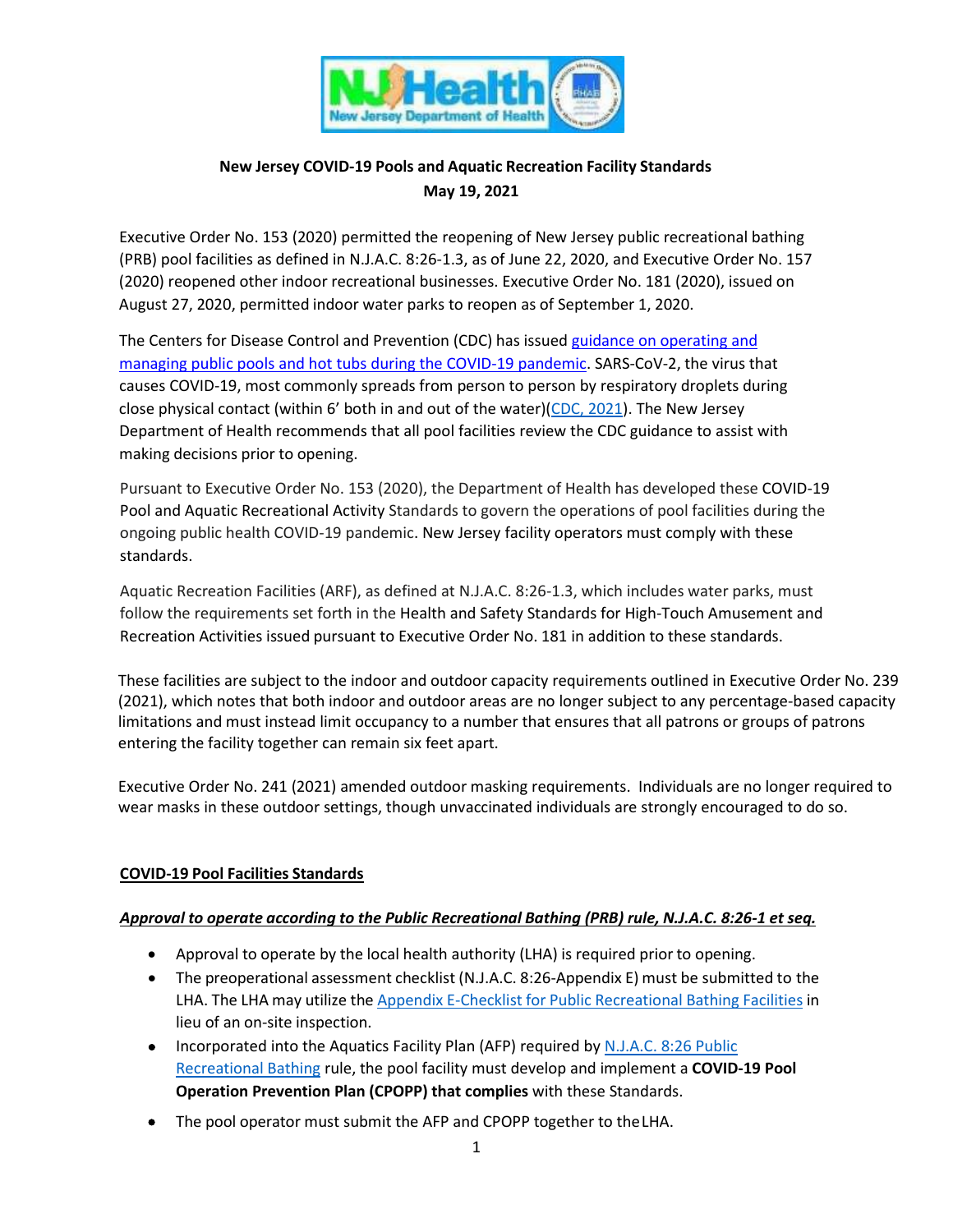

### *Implementation of the CPOPP*

All pool facilities must comply with existing sanitation and safety regulatory requirements for recreational bathing facilities to preserve public health set forth in the New Jersey State Sanitary Code regulations, and shall develop a written CPOPP that complies with Executive Order No. 153 (2020), and all applicable Standards contained herein. The CPOPP must be written and implemented based the following:

# **I. Staffing and Pool Facility Operations**

Pool facilities shall designate adequate staff for the roles outlined below:

- **A.** Train and equip the following personnel on COVID-19 awareness, routine cleaning and disinfecting to perform their assigned duties in a manner that promotes the safety of public and staff.
	- 1. Pool Director (where required by N.J.A.C. 8:26)
	- 2. Lifeguard (where required by N.J.A.C. 8:26; note that Special Exempt Facilities are not required to staff a lifeguard)
		- An active on duty guard shall perform only the role of lifeguard and may not simultaneously serve in any additional roles while performing as an active lifeguard. This does not prohibit a lifeguard, who is not active in the role of lifeguard, to perform other roles.
		- **EXTERUARY ENDIST Lifeguarding should not be** expected to monitor social distancing, use of face masks, handwashing or similar duties.
- **B.** Additional Role Designation
	- 1. COVID Point of Contact a role within the PRB facility which should be knowledgeable on COVID-19 response, communication, and awareness activities. The designee should serve as the point of contact for staff, patrons and the local health authority in contact tracing efforts. The role may be performed by existing employees, unless that employee is on active lifeguard duty, and/or residents or owners of the facility, as applicable.
	- 2. Document COVID awareness training and risk reduction strategies for any personnel
- **C.** Develop a police notification policy and reporting procedures in the event of noncompliance with any activities required by Executive Order.

# **II. Masks/ Face Covering and Social Distancing Strategies**

# **A. Mask/Face Covering**

In indoor spaces, patrons and spectators must wear a masks/face coverings while on the pool deckand when social distancing of 6 feet from non-household contacts cannot be maintained. Facilities should encourage unvaccinated individuals to wear masks in outdoor spaces.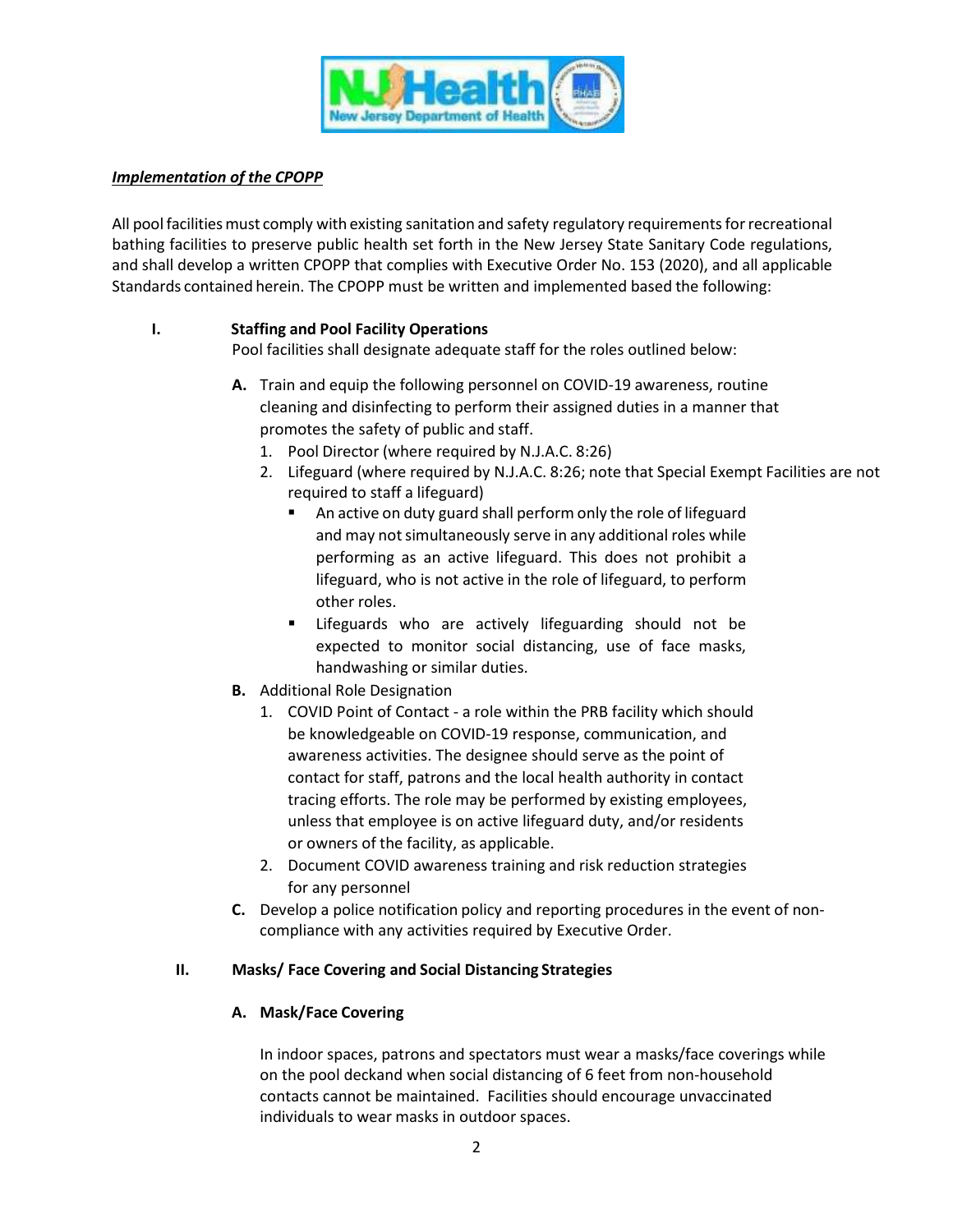

- 1. Pool facilities should supply their staff with masks/ face coverings.
- 2. Masks/face coverings should **NOT** be worn while in the water and/or put on children under age two.
- 3. Lifeguards
	- **EXECT Lifeguards performing lifesaving activities and actively monitoring bathers** from the lifeguard stand are **NOT** encouraged to wear a masks/face covering.
	- **EXECT** Lifeguards transitioning from post to post and walking amongst patrons while on duty should be masked.

### **B. Social Distancing**

Pool facilities must implement measures to ensure social distancing is maintained, including but not limited to:

- 1. Encouraging 6 feet social distancing among staff and patrons, away from non-household contacts, in and out of the water.
- 2. Recreational bathing facilities should quadrant off the area around the lifeguard stand to allow for social distancing between the unmasked lifeguard (LG) and patrons below the elevated LG chair.
- 3. Exceptions to social distancing must be made to rescue a distressed swimmer, perform cardiopulmonary resuscitation (CPR), or provide first aid.
- 4. Control crowd flow using visible markings, postings or signage;and
- 5. Demarcating and post signs that denote 6 feet of spacing in all commonly used and other applicable areas or where people may form a line.

# **III. Admittance and Access to the Facility**

- **A.** Create a communication system for self-reporting of symptoms and notification of exposures and closures. [Executive Order 192 Protect New](https://nj.gov/infobank/eo/056murphy/pdf/EO-192.pdf) Jersey's [Workforce](https://nj.gov/infobank/eo/056murphy/pdf/EO-192.pdf) should be followed.
- **B.** Require staff and patrons who are sick or have recently had a close contact with a person with COVID-19 to stay home.
- **C.** Monitor absenteeism and consider maintaining a roster of trained back-up staff.
- **D.** If possible, assign separate entry and exit points to encourage everyone to move in one direction and avoid crowds.
- **E.** Post [signs, in](https://www.cdc.gov/coronavirus/2019-ncov/communication/print-resources.html?Sort=Date%3A%3Adesc) highly visible locations (such as at entrances and restrooms), to promote steps that prevent the spread of the virus such as staying home when ill, masking and social distancing.
- **F.** Offer touchless payment methods where possible to limit physical interactions.
- **G.** Implement non-discriminatory capacity limits:
	- 1. Limit capacity to ensure six feet of distance can be maintained between individuals and groups, per Executive Order No. 239 (2021).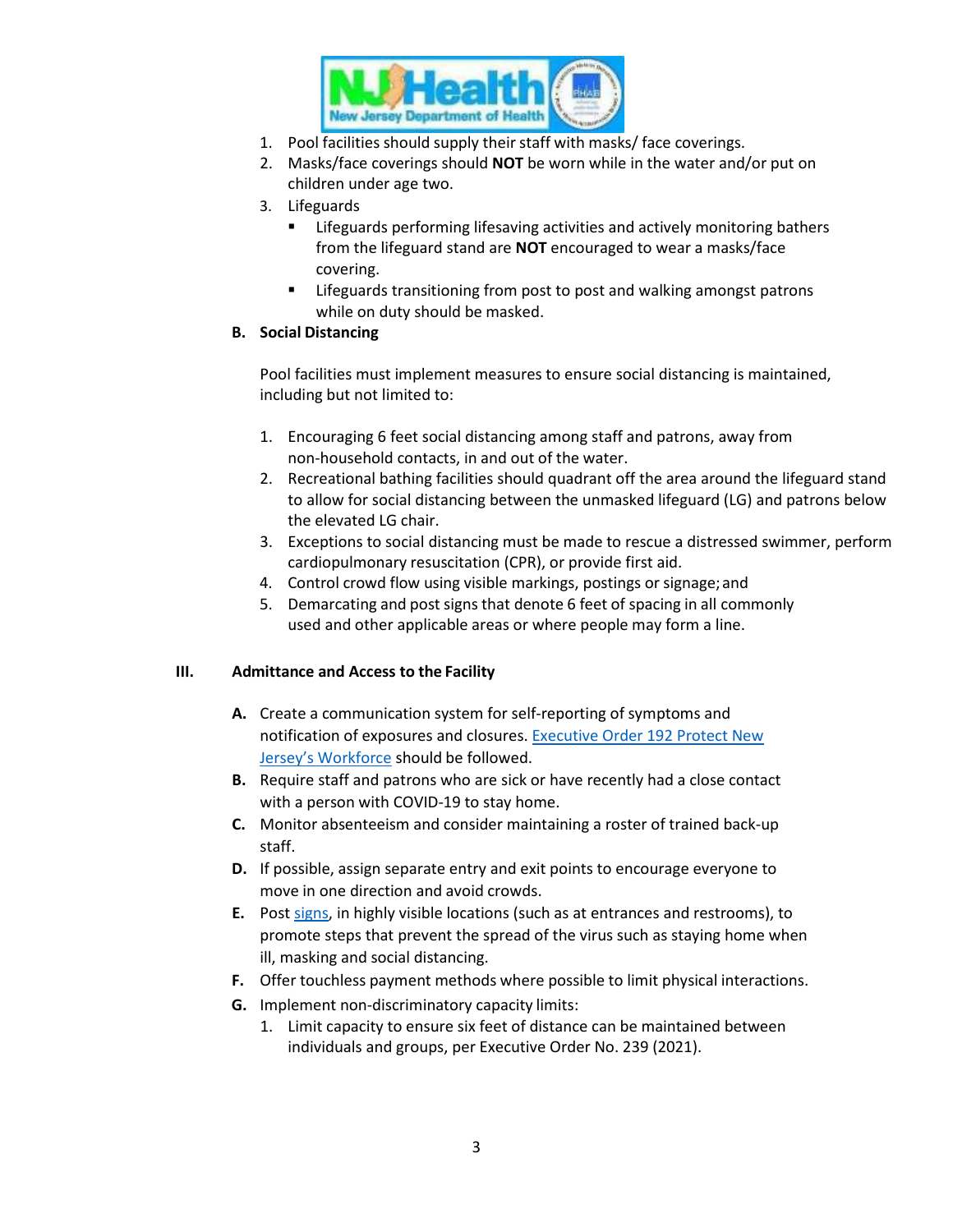

- 2. Capacity in hot tubs must be reduced so that individuals maintain 6 feet of distancing, excluding immediate family members, caretakers, household members, or romantic partners.
- 3. Use of reservation, sign in, advanced ticket sales and/or cancellation apps/systems where possible (e.g., advance purchase online or by phone, or no-sign credit card payment) to manage and monitor patron attendance and flow throughout the day and address capacity limits.
- 4. Recommended bather load calculation:
	- Bather load refers to the number of bathers **directly in the water** at any given time.
		- Pool facilities are recommended to calculate bather load at 28 sq. ft/person as shown in the diagram below.
		- ARF facilities are recommended to calculate bather load at 113 sq. ft/person as shown in the diagram below.

| <b>Pool Surface area</b> | Pool-28 sq. ft./person | ARF-113 sq. ft/person |
|--------------------------|------------------------|-----------------------|
| 1200                     | 43                     | 11                    |
| 2000                     |                        | 18                    |
| 3000                     | 107                    |                       |

**H.** In the event of illness staff and/or patrons shall cooperate with the LHD contact tracing personnel during a public health investigation of COVID-19.

#### **IV. Infection Control Strategies**

All pool facilities shall implement the following prevention and mitigation strategies to slow and limit COVID-19 exposure and spread:

- **A.** Designate COVID-19 Emergency Care Space/Area
	- 1. Facilities must identify and designate an COVID-19 emergency care area/space for the care of those who become ill whileon-site.
	- 2. Document emergency care space cleaning procedures and consider using disinfectants from [EPA's List N: Disinfectants for Use Against SARS-CoV-2\(COVID-19\).](https://www.epa.gov/pesticide-registration/list-n-disinfectants-coronavirus-covid-19) Consult with the manufacturers to decide which EPA- approved disinfectants are best for shared objects and surfaces within the aquatic environment.
	- 3. Establish procedures for safely isolating and transporting anyone showing signs and symptoms of COVID-19 consistent with CDC guidance.
- **B.** Develop and implement cleaning and disinfection procedures for surfaces to be cleaned at least daily.
	- 1. The facility should consider using **[EPA's List N: Disinfectants for Use](https://www.epa.gov/pesticide-registration/list-n-disinfectants-coronavirus-covid-19)** [Against SARS-CoV-2\(COVID-19\)](https://www.epa.gov/pesticide-registration/list-n-disinfectants-coronavirus-covid-19) of approved cleaners and should consider discussing with a pool professional the use of such chemicals.
	- 2. Provide sanitizer stations throughout the pool facility.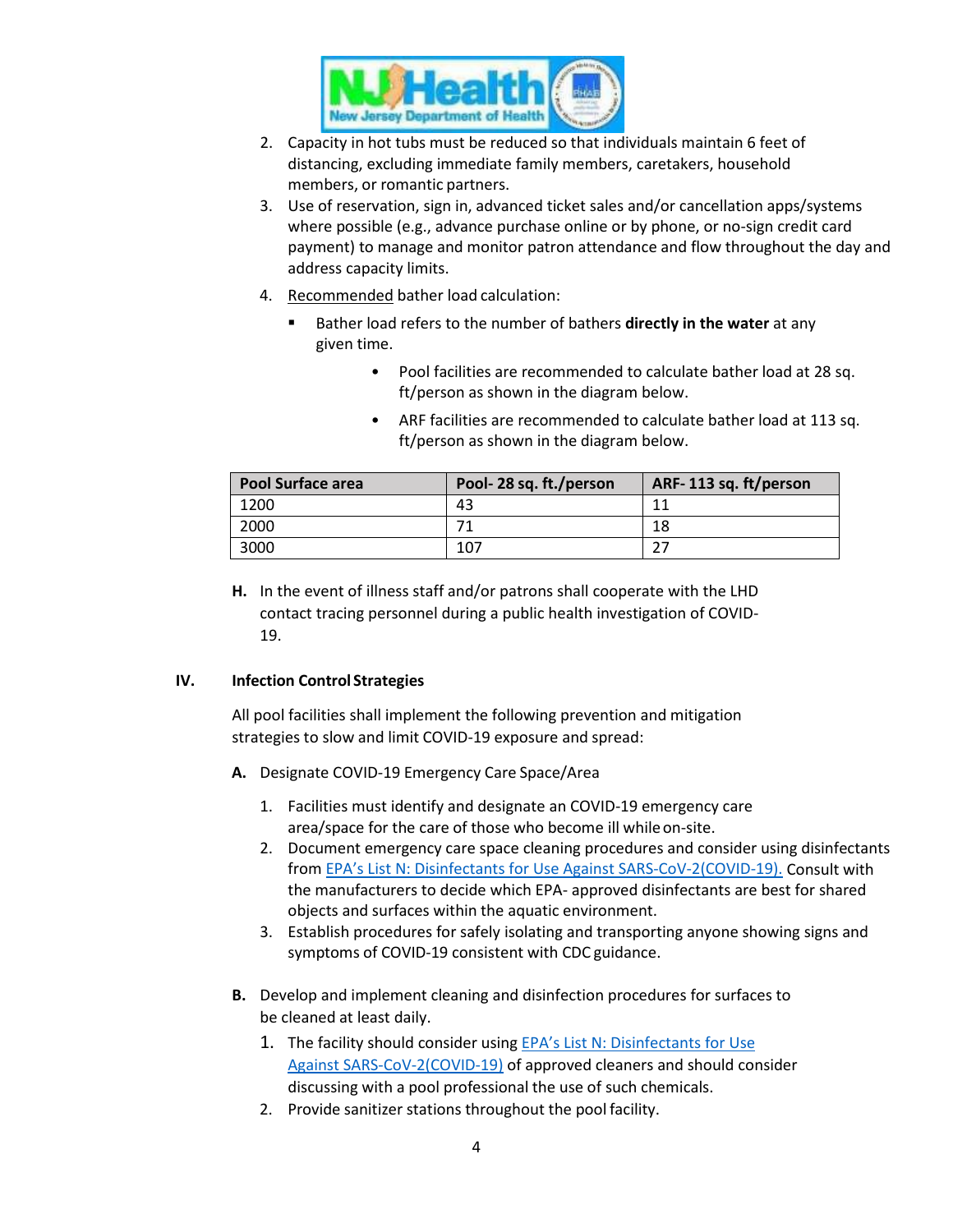

- **Ensure a sufficient quantity of cleaning supplies (Ex: soap and** water, hand drying device (paper towels or air dryer) hand sanitizer at least 60% alcohol, surface disinfectant) are available.
- **C.** Discourage staff and patrons from sharing items that are difficult to clean, sanitize or disinfect or that are meant to come in contact with the face (e.g. goggles, snorkels, nose clips)
	- 1. Allow patrons to use their own water play equipment
	- 2. Facilities are not prohibited from renting equipment which does not come into contact with the face such as lifejackets, kickboards, etc. but as noted above must document a cleaning procedure which documents the frequency of cleaning and disinfecting.
- **D.** Indoor Pool and all Aquatic Recreation Facilities will abide by the following protocols in addition to other standards outlined in this document:
	- 1. Indoor facilities must evaluate their ventilation systems and improve, where necessary, ventilation by increasing circulation of outdoor air as much as possible. Consider using high efficiency particulate air (HEPA) filtration systems to enhance air quality. (see Indoor Ventilation section below)
	- 2. Stagger the use of shared spaces such as restrooms, showers locker rooms, breakrooms etc. The numbers of patrons inside the locker rooms should be monitored to ensure social distancing is maintained within the enclosed space.

# **V. Indoor Ventilation**

- **A.** Conduct routine maintenance as recommended by the manufacturer or HVAC professional.
- **B.** Within the design specification of the HVAC unit:
	- 1. Increase the volume of outdoor air to the maximum capacity while the facility is occupied.
	- 2. Reduce the volume of recirculated air being returned to the indoor spaces
	- 3. Increase the volume of air being delivered to the indoor spaces to the maximum capacity
	- 4. Select maximum filtration levels for the HVAC unit.
	- 5. Run the HVAC unit continuously while the facility is occupied.
	- 6. Run the HVAC unit for at least two hours before and two hours after the facility is occupied.
- **C.** Consider installing portable air cleaners in enclosed spaces equipped with a high efficiency particulate air (HEPA) filter to increase the amount of clean air within the facility.
- **D.** Keep doors and windows open where possible and utilize fans to improve ventilation.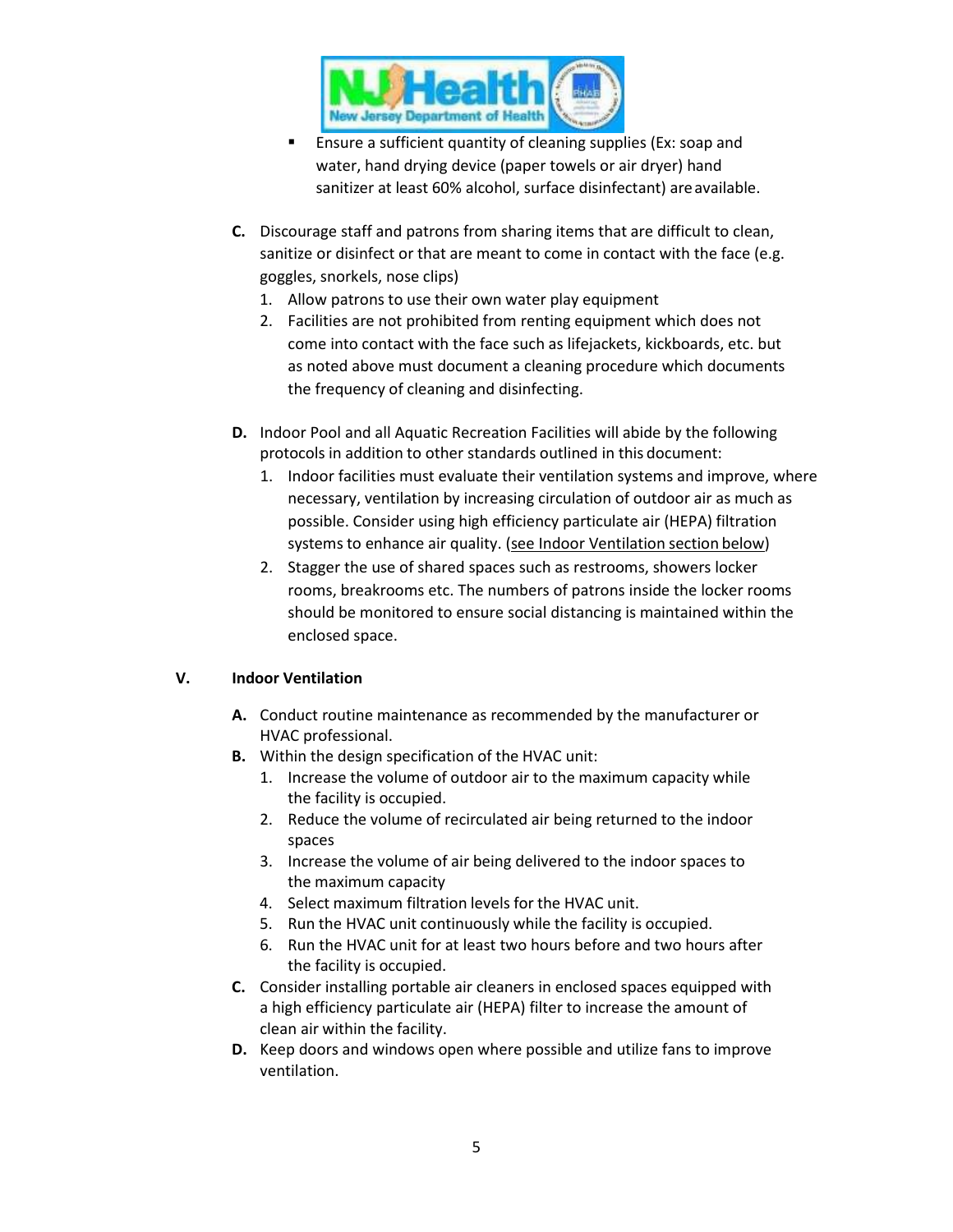

### **VI. Restrooms, Shower and Changing Rooms**

- **A.** Communal showers should be fitted with installed barriers/partitions (at least 6 feet apart).
- **B.** Encourage patrons and staff to come dressed to swim.
- **C.** Ensure restroom exhaust fans are functional and operating at full capacity when the building is occupied.
- **D.** Stagger the use of shared spaces such as restrooms, showers and locker rooms. The numbers of patrons inside these spaces should be monitored to ensure social distancing is maintained within the enclosed space.
	- 1. Designate personnel, where possible, to oversee the activity.

### **VII. Communication Plan**

Pool facilities must develop and implement an outreach plan as part of their CPOPP that includes, but is not limited to, at minimum:

- **A.** Educating staff about when they should stay home (if exposed to COVID-19) or isolate (if ill or infected with the virus that causes COVID-19) and when they can return to the venue.
- **B.** Methods to ensure staff and patrons are aware of expectations for behavior at the pool facility and communicating to the pool facility if they become ill.
- **C.** Pool facilities **shall** post signage indicating that:
	- 1. Face coverings are required in indoor settings.
	- 2. Face coverings should **NOT** be worn in the water (increases the risk of drowning).
	- 3. Hands should be washed frequently with soap andwater.
	- 4. Hand sanitizer that is at least 60% alcohol should be used if soap and water are not available.
	- 5. Individuals should not touch their faces (especially eyes, nose or mouth) with unwashed hands.
	- 6. Individuals must stay home if they are sick.
	- 7. Practice social distancing and avoid large gatherings.

#### **VIII. Food Services**

Food services shall remain limited to restrictions consistent with applicable Executive Orders and Executive Directives regarding dining.

#### **IX. Aquatic Recreational Facilities(ARF)**

**A.** Aquatic Recreation Facilities (ARF) including waterparks, water play equipment, and playgrounds at pool facilities must also follow the protocols outlined in Executive Directive 20-029 High Touch [Amusements](https://www.state.nj.us/health/legal/covid19/8-28-20_ExecutiveDirectiveNo20-029_Amusements.pdf) and Recreational